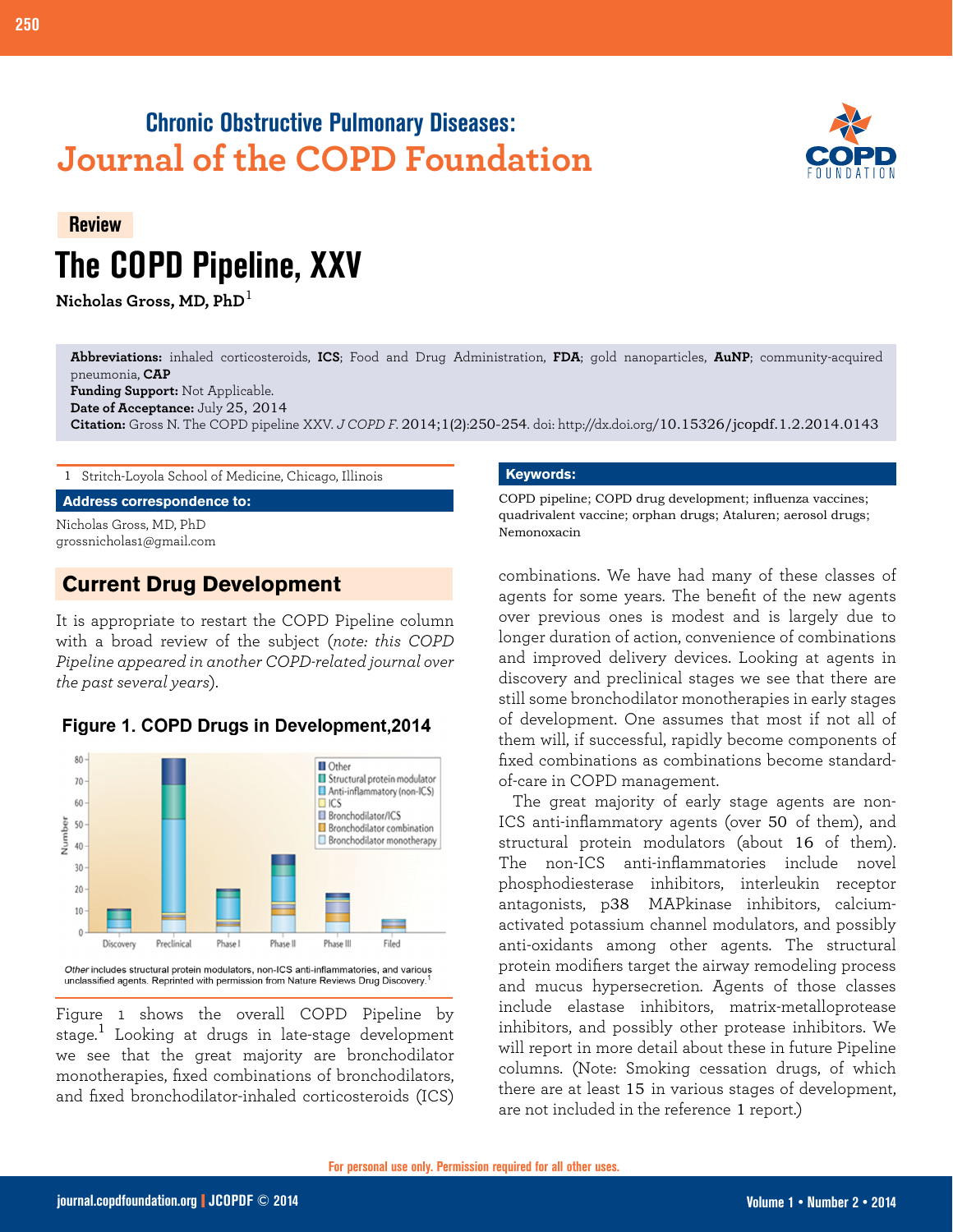It is very encouraging that the early drug development pipeline contains so many anti-inflammatory and protein modulator agents, and we eagerly anticipate their successful transition from the discovery and preclinical stages to late clinical trial stages and approval. It does not escape one's notice however, that not a single member of such novel agents has made it to Phase III in the past, let alone approval. By contrast, agents of the ICS-bronchodilator sort are very unlikely to fail. The failure rate of non-ICS anti-inflammatories seems to have 2 elements. First, many agents in preclinical study stages do not make it to clinical stages. This is normal and entirely understandable. However, there is a second failure point at Phase II, where, for example, not a single non-ICS anti-inflammatory makes it through to the crucial Phase III. One can speculate on the reasons for this but one suspects that it is largely due to the absence of clear and acceptable end-points upon which pharmaceutical companies can be confident enough of their product to risk the enormous entailed investment in a pair of large, pivotal clinical trials.

Approval by the Food and Drug Administration (FDA) appears to be limited to objective criteria, e.g. a change in the rate of decline of lung function over time, or in the number of acute exacerbations. One doubts that these are the only relevant outcomes that concern patients. We need additional outcomes and one hopes that biomarkers will soon be reliable enough upon which to base an application for approval. Another important refinement will be phenotyping of COPD. The classification of treatments shown in Figure 1 takes no account at all of the fact that COPD is an extremely heterogeneous disorder. Thus the benefit of a new treatment that was appropriate for a particular patient phenotype could be obscured by its inclusion in a mixed patient population. Phenotyping may not be popular with parts of the pharmaceutical industry that would like their product(s) to be useful for the entire population of COPD patientsbut one senses that we have reached the one-size-does-NOT-fit all stage with our current treatments. For radical new advances, science and industry must look to treatments for the various, specific subtypes of COPD.

## **A COPD App?**

Apps are being developed by startups that will cater to a variety of patient groups, among them patients with cystic fibrosis. Sixth Sense Healthcare Innovations<sup>2,3,4</sup> has developed a spirometry test that uses an FDA- approved device coupled with a smartphone. The hope and aim is that indications of an acute exacerbation can be detected earlier and addressed before the condition worsens. Surely, with a little modification such an App could be developed for typical COPD patients.

#### **Quadrivalent Influenza Vaccine**

All COPD patients (and health care professionals) should receive the influenza vaccine each fall. The vaccine we have been using for years is trivalent, protective against 2 influenza A viruses and 1 influenza B virus. The problem with the trivalent vaccine was that the experts had to choose between 2 very different B virus strains to include in the coming season's vaccine. Thus, inadequate protection occurred when they made an incorrect choice of B strain. The quadrivalent vaccine, scheduled for release this fall, will protect against 2 influenza A viruses and 2 influenza B viruses, providing broader protection against influenza.

The quadrivalent vaccine is approved for all patients aged 3 years and older. There is alternatively a quadrivalent nasal spray vaccine approved for healthy people 2 through 49 years of age. Refer to the Center for Disease Control and Prevention's table of 2014-15 approved influenza vaccines in the United States<sup>5</sup> for more information. Influenza vaccine is not approved for children younger than 6 months of age, or for those who have had a severe allergic reaction to influenza vaccine.

#### **Orphan Diseases and Drugs**

There is a phenomenal gap between the cost of any commonly prescribed medication and the cost of an orphan drug. Why? The Orphan Drug Act<sup>6</sup> was created in 1983 to incentivize the development of drugs for disorders that were so rare that pharmaceutical companies had little interest in developing treatments for them. For the purposes of the Act, a rare disease was defined as one that affects fewer than 200,000 individuals. (Europe and other countries have sometimes set the level differently). About 14,000 disorders have been designated *rare* by Orphanet, an organization that collects and categorizes rare diseases.<sup>7</sup> Some of those diseases have been found in only a single individual. Before the Orphan Drug Act of 1983, a total of only 38 drugs had been approved for orphan disorders. Since 1983 the FDA has approved 353 orphan drugs. The market for orphan drugs is valued at \$40 billion per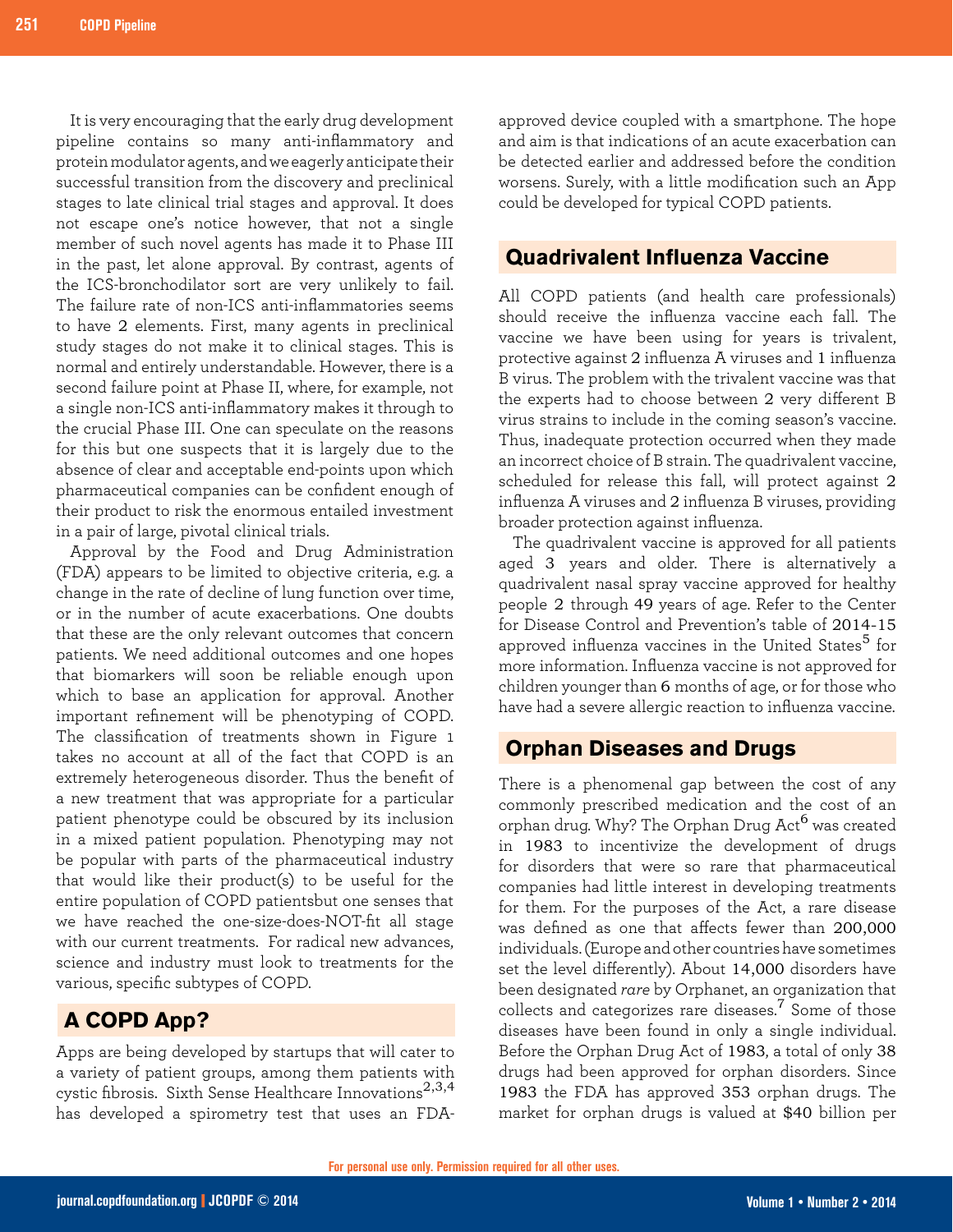year and growing rapidly,<sup>8</sup> while the total market for pharmaceutical products was \$329 billion in 2013. The majority of orphan drugs are being developed in the United States and more than 400 of them are currently in trials. Not surprisingly, the Orphan Drug Act has been called a great success. What is behind that success?

First, orphan drugs can command much higher reimbursements than another me-too bronchodilator or anti-hypertensive drug. Federal tax credits for orphan drugs can take 50% off research and development costs, on top of which sponsors are granted longer patent exclusivity. The FDA's Fast Track and Breakthrough designations9 for orphan drugs make it a far less burdensome drive to approval and the Agency accepts that large, randomized double-blind controlled Phase III trials are unrealistic and often impossible. In addition, there are the facts that organ disease sufferers are easily identifiable, usually well motivated to enter a clinical trial, and often have the moral support and backing of an active patient advocacy group. Recruitment costs for a clinical trial of an orphan drug can be very modest. For all of these reasons, development of an orphan drug can be an attractive and potentially very profitable business plan.

Orphanet and the National Institutes of Health estimate that 5%-10% of rare diseases affect the lungs.10,11 About 40 are listed in the American Thoracic Society publication, *Breathing in America*. 12 The designated orphan diseases in the COPD category include alpha-1 antitrypsin deficiency and cystic fibrosis (both of which affect more than 1 in 100,000 of the U.S. population), ciliary dyskinesia (between 1-10 per million), and elastin mutations of which there are only isolated reports.

#### **Ataluren (formerly known as PTC124)**

This is an interesting agent I have reported on previously.13 It is a small molecule that reportedly restores translation of an RNA message that contains an aberrant stop codon, a so-called protein-restoration therapy. It does this by making the ribosome less sensitive to premature stop codons (particularly 'UGA' codons) and is being studied for cystic fibrosis patients with a stop codon in the CFTR gene. This defect accounts for approximately 10% of cystic fibrosis cases worldwide, namely about 360 patients, but its frequency may be much higher in Ashkenazi Jews with cystic fibrosis. It results in a severe form of

cystic fibrosis. A phase III randomized double-blind placebo-controlled trial of ataluren has recently been reported, 116 patients in each group.14 At 48 weeks, the primary endpoint, change in FEV1, was 3% better in the treatment group, a non-significant trend. The frequency of acute exacerbations, a secondary outcome, was 23% lower in the treatment group, also non-significant. Both outcomes, however, were greater and statistically significant in the subgroup of patients who were not receiving inhaled tobramycin. There were no significant safety concerns. Development will probably continue.

### **Aerosol Administration of Systemic Medications**

Inhalation is becoming of interest as a route for the administration of agents that have usually been delivered parenterally or by some other route. The *Journal of Aerosol Medicine and Pulmonary Drug Delivery* devoted much of an issue in 2012 to the subject of administration of drugs and vaccines to the lungs by aerosol. The agents included some that were destined for a lung action such as chemotherapy, cyclosporine, bacteriophages for lung infections, treprostinil and surfactants. Among agents directed at non-pulmonary functions were insulin (Afrezza®, Mannkind), vaccines,<sup>15</sup> interferon, heparin, salmon calcitonin, loxapine (Adasuve®, Alexza) for acute mania, and a wide variety of other agents encapsulated into PEG-liposomes.

Industry sees the pulmonary route as a promising area for drug delivery by inhalation. For this purpose, nanoparticulate drug delivery systems are being developed. One promising nano carrier is gold nanoparticles (AuNP). After their deposition in the lungs, inhaled AuNP's come into contact with surfactant protein D which may facilitate both the systemic translocation of the carried agent as well as clearance. We may need to learn more about the benefits and problems associated with inhalation of agents and particles that are foreign to the lungs, particularly if use of the foreign inhalant is to be prolonged as for insulin, rather than one-time as for a vaccine.

### **Nemonoxacin**

This novel antibiotic is C-8-methoxy nonfluorinated quinolone with enhanced *in vitro* activity against a wide variety of clinically-relevant pathogens, especially gram-positive bacteria, including multidrug-resistant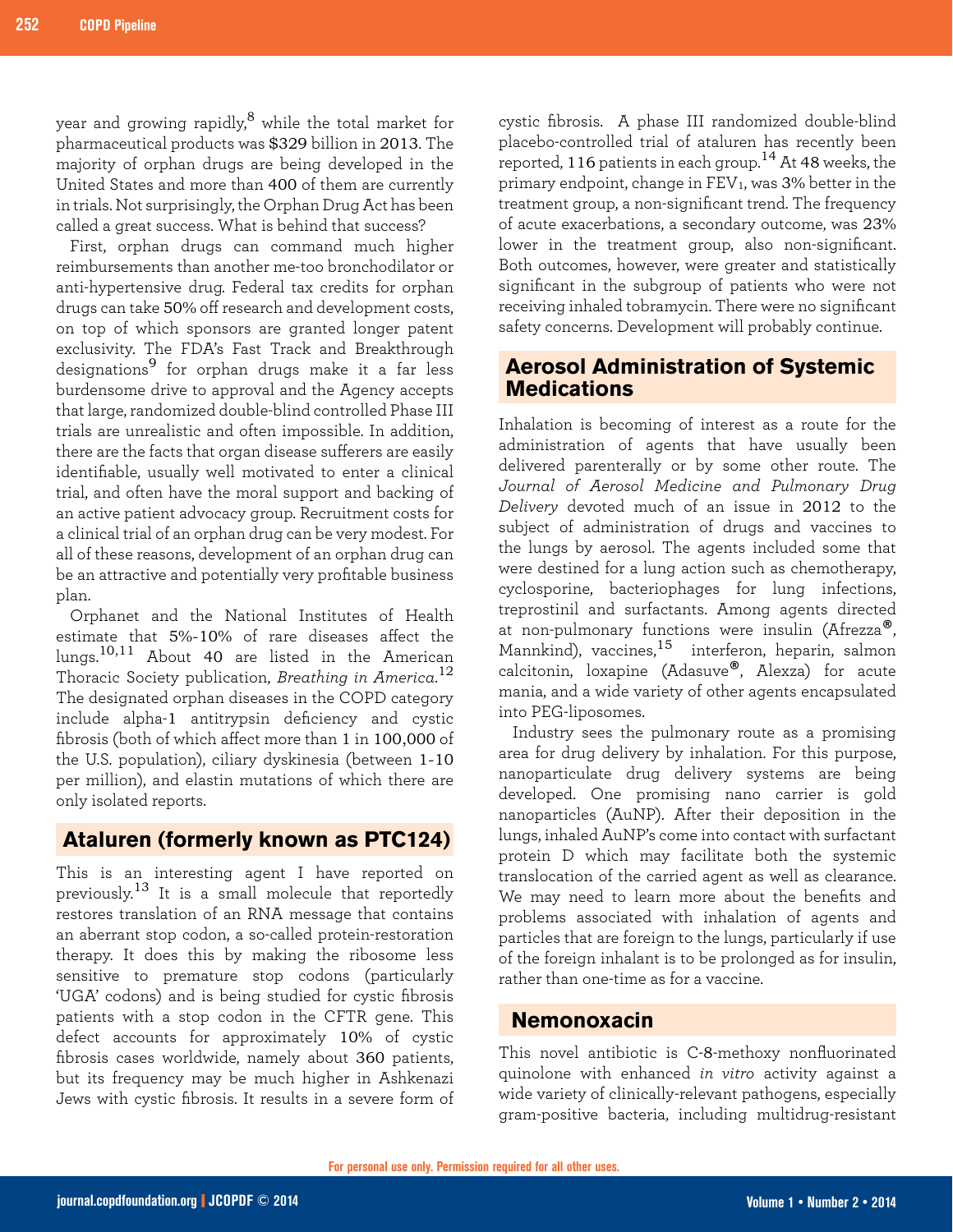*Streptococcus pneumoniae* and methicillin-resistant *Staphylococcus aureus*. It has a low propensity for engendering pathogen resistance due to the fact that bacteria become resistant to nemonoxacin only when 3 different mutations occur in their quinolone resistancedetermining regions. Nemonoxacin shows greater efficacy than most of the widely used quinolones in the murine model of systemic, pulmonary, or ascending urinary tract infections. Nemonoxacin rapidly reaches maximum concentration in 1–2 hours after oral administration in the fasting state and has a relatively long elimination half-life similar to other fluoroquinolones. Approximately 60%–75% of the administered dose is excreted in unchanged form via kidneys over 24–72 hours. Phase II and III studies of oral nemonoxacin and Phase II studies of intravenous nemonoxacin have been completed in patients with community-acquired pneumonia (CAP), before which the Phase I studies of oral and intravenous nemonoxacin indicated sound tolerance and safety with healthy volunteers. In publications, an oral dose of either 500mg or 750mg nemonoxacin once daily for 7 days was as effective and as safe as levofloxacin 500mg once daily for 7 days. Nemonoxacin was well-tolerated in patients

with CAP, the most common adverse events following oral administration being gastrointestinal and nervous system adverse events similar to levofloxacin treatment. The Phase III studies of intravenous nemonoxacin for treating CAP and oral nemonoxacin for diabetic foot infection have not been published to my knowledge. The antibiotic is the subject of 7 trials in clinicaltrials. gov, 4 of them for CAP, and all but 1 are completed.<sup>16</sup>

#### **Acknowledgements:**

Information in the first section of this column was first published in *Nature Reviews Drug Discovery* by Nature Publishing Group, which provided permission to reproduce Figure 1. The author thanks Yasser Mushtaq, Senior Analyst of Global Business Intelligence Research and author of that report for use of the information and for his helpful suggestions. In addition, the author thanks Stanley Fiel, MD, of Morristown Memorial Hospital, Morristown, New Jersey for information about ataluren.

#### **Declaration of Interest:** none